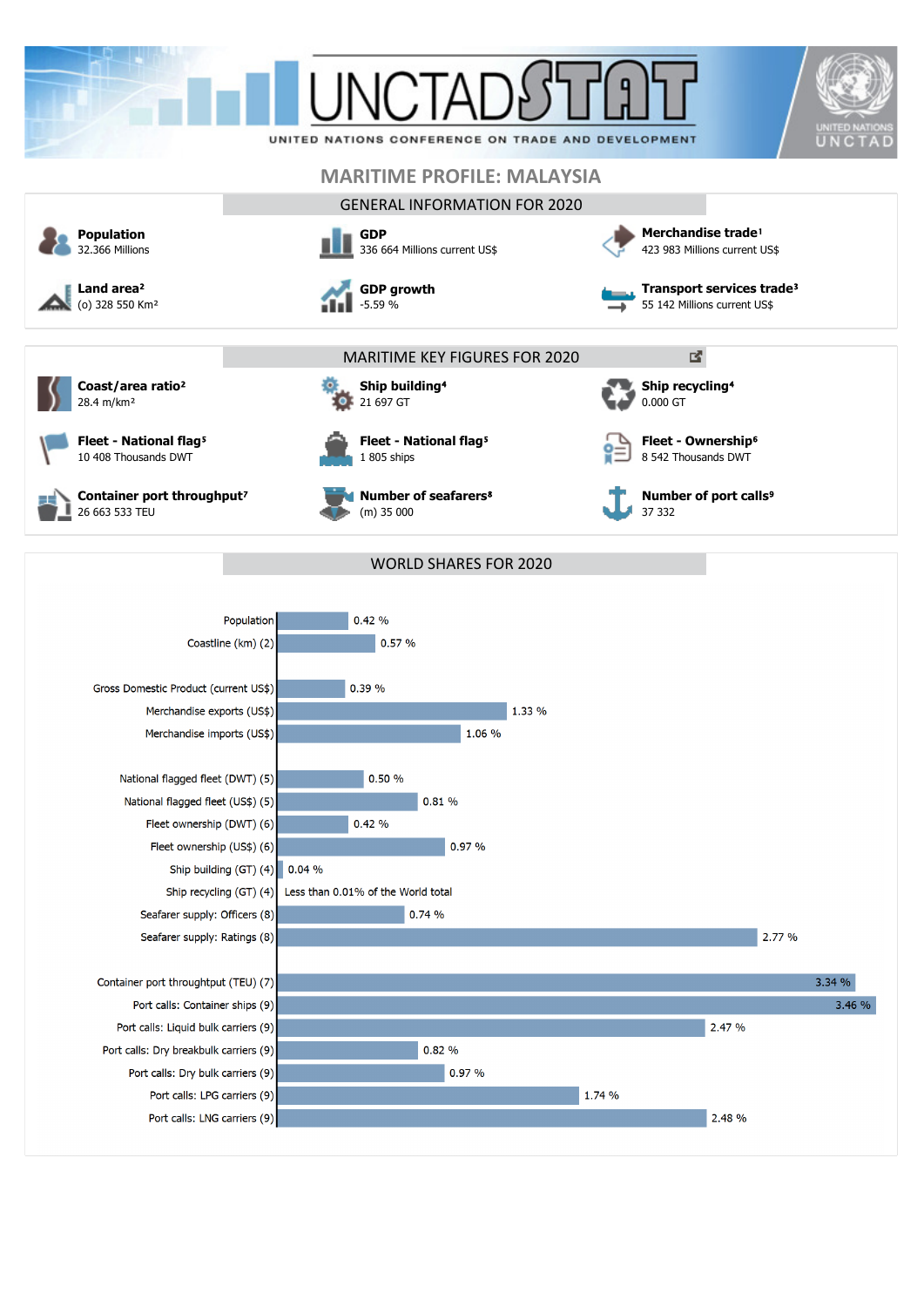



NATIONAL FLEET

| Services exports by main category <sup>10</sup> |         |          |          |         |
|-------------------------------------------------|---------|----------|----------|---------|
| (as % of total services)                        | 2005    | 2010     | 2015     | 2020    |
| Transport                                       | 20.5    | 14.1     | 12.0     | 14.6    |
| Travel                                          | 44.8    | 52.3     | 50.6     | 13.7    |
| Other services                                  | 33.8    | 25.5     | 30.2     | 56.0    |
| Total trade in transport services <sup>10</sup> |         |          |          |         |
| (millions of US\$)                              | 2005    | 2010     | 2015     | 2020    |
| Transport services exports                      | 4 0 5 6 | 4 8 8 0  | 4 1 9 9  | 3 20 2  |
| Transport services imports                      | 8 3 9 6 | 10 228   | 10 499   | 9 7 6 2 |
| Transport services trade balance                | -4 340  | $-5.348$ | $-6.300$ | $-6560$ |

#### Carrying capacity by type of ship<sup>5</sup>

| (Thousands DWT)      | 2005     | 2010        | 2015        | 2020        |
|----------------------|----------|-------------|-------------|-------------|
| <b>Total fleet</b>   | 8 708.0  | 10 224.8    | 9 580.3     | 10 408.0    |
| Oil tankers          | 3 6 14.0 | 5 2 2 5 . 7 | 3 5 3 5 . 3 | 3 0 7 0 . 1 |
| <b>Bulk carriers</b> | 2 130.0  | 497.7       | 309.2       | 783.7       |
| General cargo        | 670.0    | 593.6       | 353.2       | 298.0       |
| Container ships      | 728.0    | 861.5       | 205.9       | 338.9       |
| Other types of ships | 1 566.0  | 3 046.4     | 5 176.6     | 5 917.3     |
|                      |          |             |             |             |

## Fleet by type of ship<sup>5</sup>

**(Number of ships)**



# **-38.8 %**

図

Transport services exports growth rate in 2020

Fleet growth rate in2020

**-0.3 %**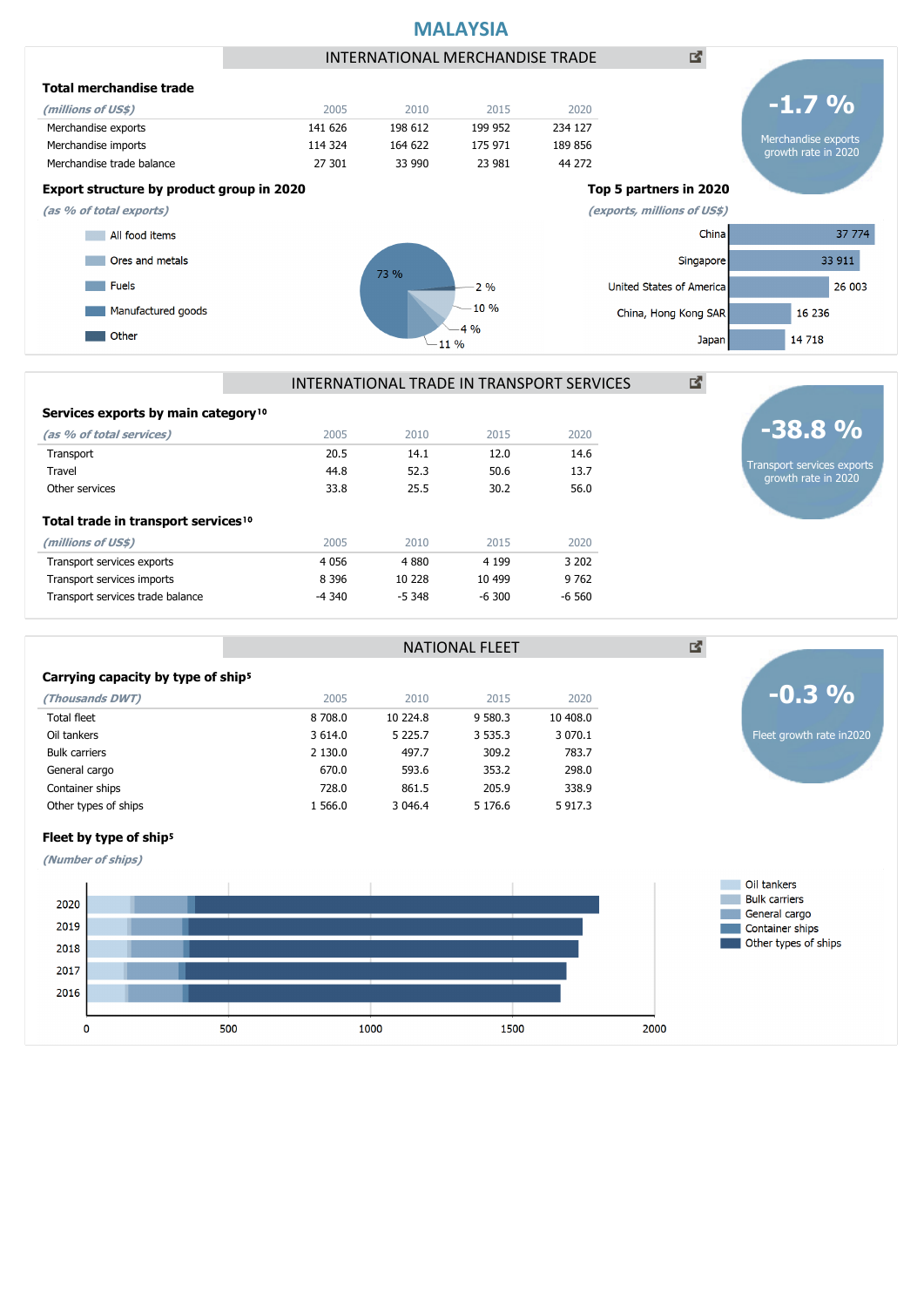## **MALAYSIA**

LINER SHIPPING CONNECTIVITY

凶

### **Bilateral connectivity index - Top 10 partners in Q1 2020**<sup>11</sup>

**Can only take values between 0 (minimum) and 1 (maximum)**





図

#### PORT CALLS AND PERFORMANCE

#### Port calls, time spent in ports, vessel age and size in 2020<sup>9</sup>

|                                  | Number of<br>arrivals | Median time<br>in port (days) | Avg age<br>of vessels | Avg size (GT)<br>of vessels | Avg cargo<br>carrying<br>capacity (DWT)<br>per vessel | Avg container<br>carrying<br>capacity (TEU)<br>per container<br>ship | Maximum size<br>(GT) of vessels |
|----------------------------------|-----------------------|-------------------------------|-----------------------|-----------------------------|-------------------------------------------------------|----------------------------------------------------------------------|---------------------------------|
| All ships                        | 37 332                | 1.00                          | 14                    | 28 611                      | 32 706                                                | 3706                                                                 | 236 583                         |
| Liquid bulk carriers             | 12 083                | 1.16                          | 13                    | 20 501                      | 35 549                                                |                                                                      | 234 006                         |
| Liquefied petroleum gas carriers | 918                   | 0.96                          | 12                    | 5 6 8 6                     | 6 3 0 7                                               | $\cdots$                                                             | 48 827                          |
| Liquefied natural gas carriers   | 307                   | 1.02                          | 16                    | 88 216                      | 67813                                                 | $\cdot$ .                                                            | 133 948                         |
| Dry bulk carriers                | 2 5 7 8               | 3.43                          | 12                    | 31 876                      | 57 154                                                | $\cdot$ .                                                            | 204 014                         |
| Dry breakbulk carriers           | 3 3 8 2               | 1.62                          | 16                    | 6 9 7 4                     | 9815                                                  | $\ddot{\phantom{0}}$                                                 | 91 649                          |
| Roll-on/roll-off ships           | 367                   |                               | 18                    | 43 186                      | 15 0 55                                               | $\ddot{\phantom{0}}$                                                 | 72 408                          |
| Container ships                  | 15 875                | 0.80                          | 14                    | 40 252                      | $\cdots$                                              | 3706                                                                 | 236 583                         |
| Passenger ships                  | 1822                  |                               | 18                    | 15 0 75                     |                                                       | $\cdot$ .                                                            | 168 666                         |

#### Port liner shipping connectivity index - Top 5 ports in 2020<sup>11</sup>

**Maximum 2006=100 for China, Hong Kong SAR**